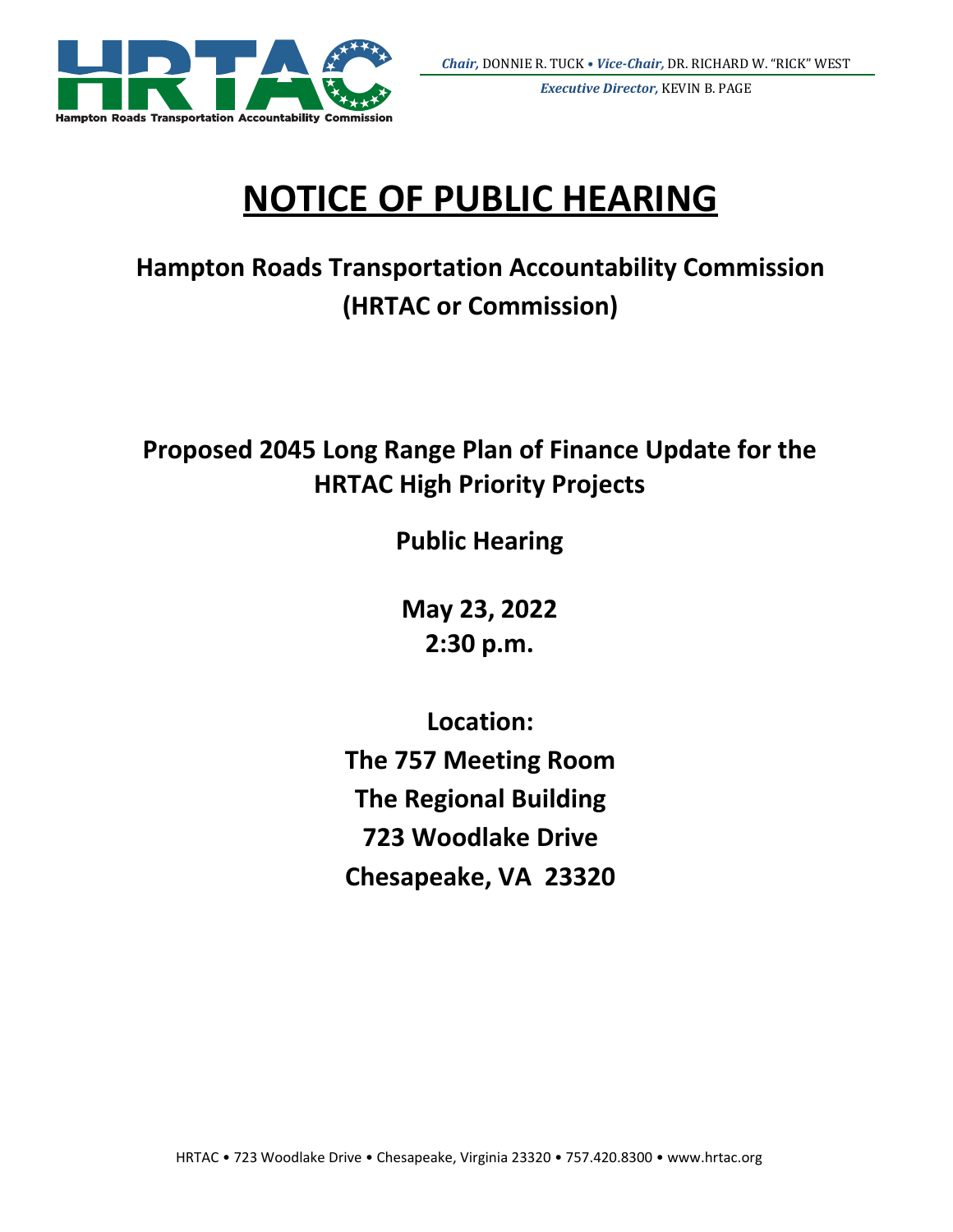

#### **Proposed 2045 Long Range Plan of Finance Update for the HRTAC High Priority Projects**

#### **Background:**

Four years ago, HRTAC Staff developed a 2045 Long Range Plan of Finance for the HRTAC High Priority Projects and communicated the plan to the HRTPO. HRTAC efforts to update the Commission's 2045 Long Range Plan of Finance have included employing financial consultant services, general and bond counsel, and included input provided by VDOT, HRTAC, HRT, and HRTPO Staff followed by input from the Finance Committee at its March 15, 2022 meeting. At the April 19, 2022 Finance Committee Meeting, the Finance Committee endorsed the HRTAC 2045 Long Range Plan of Finance Update for the Region's High Priority Projects and the Hampton Roads Regional Transit Fund and authorized the Finance Committee Chair to recommend the proposed 2045 Long Range Plan of Finance Update to the Commission and request that the Commission authorize the Executive Director to conduct a public hearing on the proposed HRTAC 2045 Proposed Long Range Plan of Finance Update. At the April 21, 2022 Regular Commission Meeting, the Commission endorsed the HRTAC 2045 Long Range Plan of Finance Update for the Region's High Priority Projects and the Hampton Roads Regional Transit Fund and authorized the Executive Director to conduct a public hearing on the proposed HRTAC 2045 Proposed Long Range Plan of Finance Update.

#### **Fiscal Impact:**

Once adopted, the proposed HRTAC 2045 Long Range Plan of Finance Update represents \$11,391 million in regional congestion relief Highway Projects and \$1,043 million in Transit Projects.